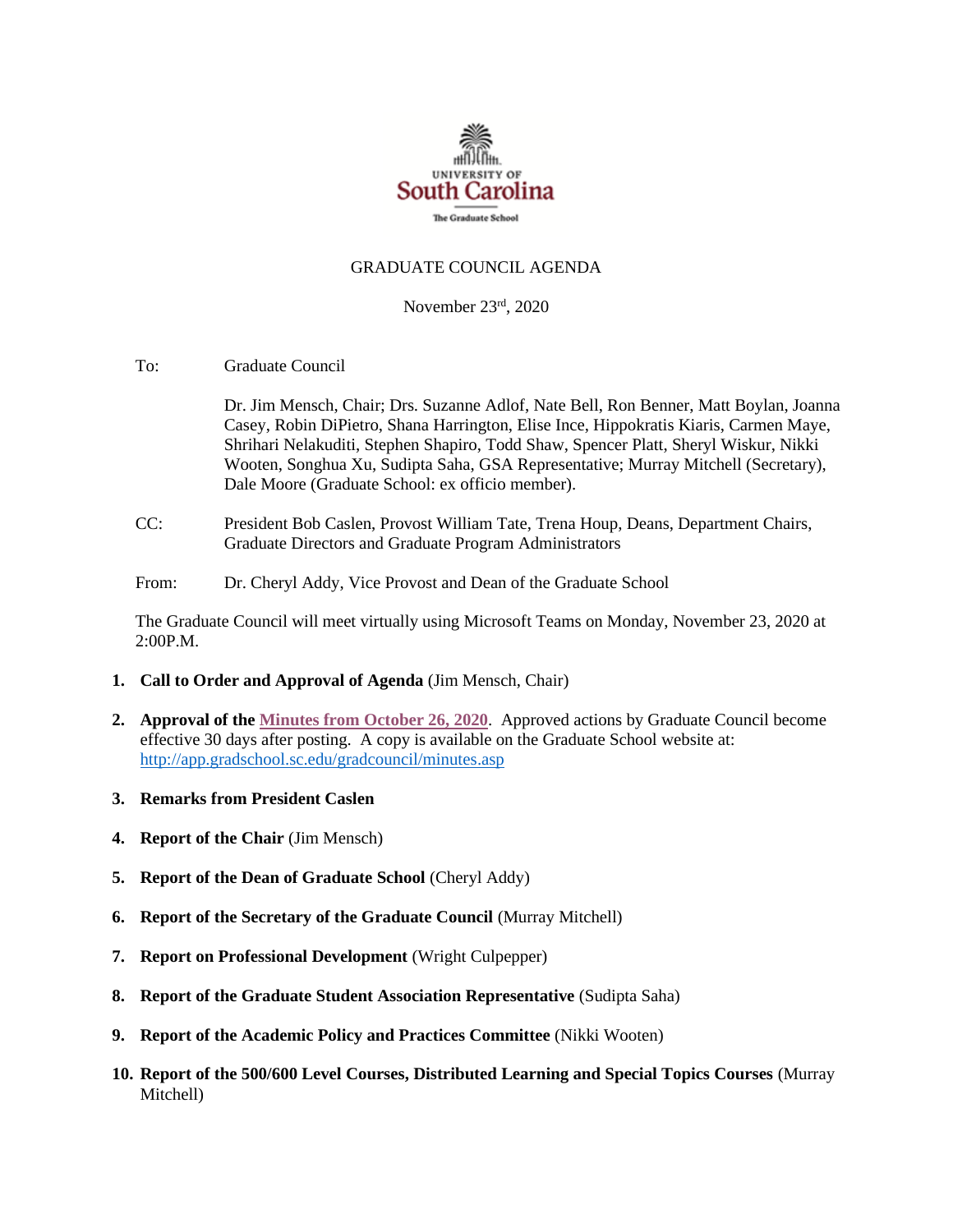This report is presented to Council for informational purposes only; no action is necessary.

### **500/600 Courses for November 2020 Grad Council**

(CCP = Course Change Proposal; NCP=New Course Proposal)

- **BIOS 650** (3) Quantitative Methods in the Health Sciences (Delete: Fall 2021)
- **BMEN 532** (3) Micro/Nanofluidics and Lab-on-Chip (Cross list with EMCH 562; NCP: Spring 2021)
- **BMEN 537** (3) Bio Nano/Micro Electro-Mechanical Systems (Cross list with EMCH 567; NCP: Fall 2021)
- **BMEN 546** (3) Delivery of Bioactive Agents (CCP: Fall 2021)
- **BMEN 547** (3) Immunoengineering (CCP: Fall 2021)
- **BMEN 548** (3) Cardiovascular System: From Development to Disease (CCP: Fall 2021)
- **BMEN 565** (3) Advanced Biomechanics (CCP: Fall 2021)
- **ECIV 502** (3) Life Cycle Assessment of Civil and Environmental Engineering Systems (NCP: Spring 2021)
- **ECIV 543** (3) Traffic Safety Analysis (NCP: Spring 2021)
- **ECIV 563** (3) Subsurface Hydrology (CCP: Fall 2021)
- **ECON 516** (3) Political Economy (NCP: Spring 2021)
- **EMCH 562** (3) Micro/Nanofluidics and Lab-on-Chip (Cross list with BMEN 532; CCP: Fall 2021)
- **EMCH 567** (3) Bio Nano/Micro Electro-Mechanical Systems (Cross list with BMEN 537; CCP: Fall 2021
- **ENVR 590** (3) Environmental Issues Seminar (CCP: Fall 2021)
- **EPID 594** (1-6) Special Topics in Epidemiology (NCP: Spring 2021)
- **GEOL 501** (3) Principles of Geomorphology (Cross list with MSCI 501; CCP: Fall 2021)
- **MSCI 501** (3) Principles of Geomorphology (Cross list with GEOL 501; CCP: Fall 2021)
- **PSYC 524** (3) Nature of Students with Mental Retardation (CCP: Fall 2021)
- **SOCY 460** (3) Sociology of Mental Health (CCP to SOCY 511: Fall 2021)

# **Distributed Learning Proposals**

**CRJU 551** (3) Adolescent Mentoring (Cross list with WGST 551; CCP: Spring 2021) **SPTE 590** (3) Special Topics in Live Entertainment (CCP; Fall 2021) **WGST 551** (3) Adolescent Mentoring (Cross list with CRJU 551; CCP: Spring 2021)

#### **Special Topics Course Proposals**

These proposals will now go directly to the Registrar for scheduling.

#### **11. Associate Graduate Faculty Nominations** (Murray Mitchell)

| Name:    | <b>Sarah Rogers</b> (PhD)        |
|----------|----------------------------------|
| Program: | Criminology and Criminal Justice |
| Term:    | Spring $2021 -$ Spring $2027$    |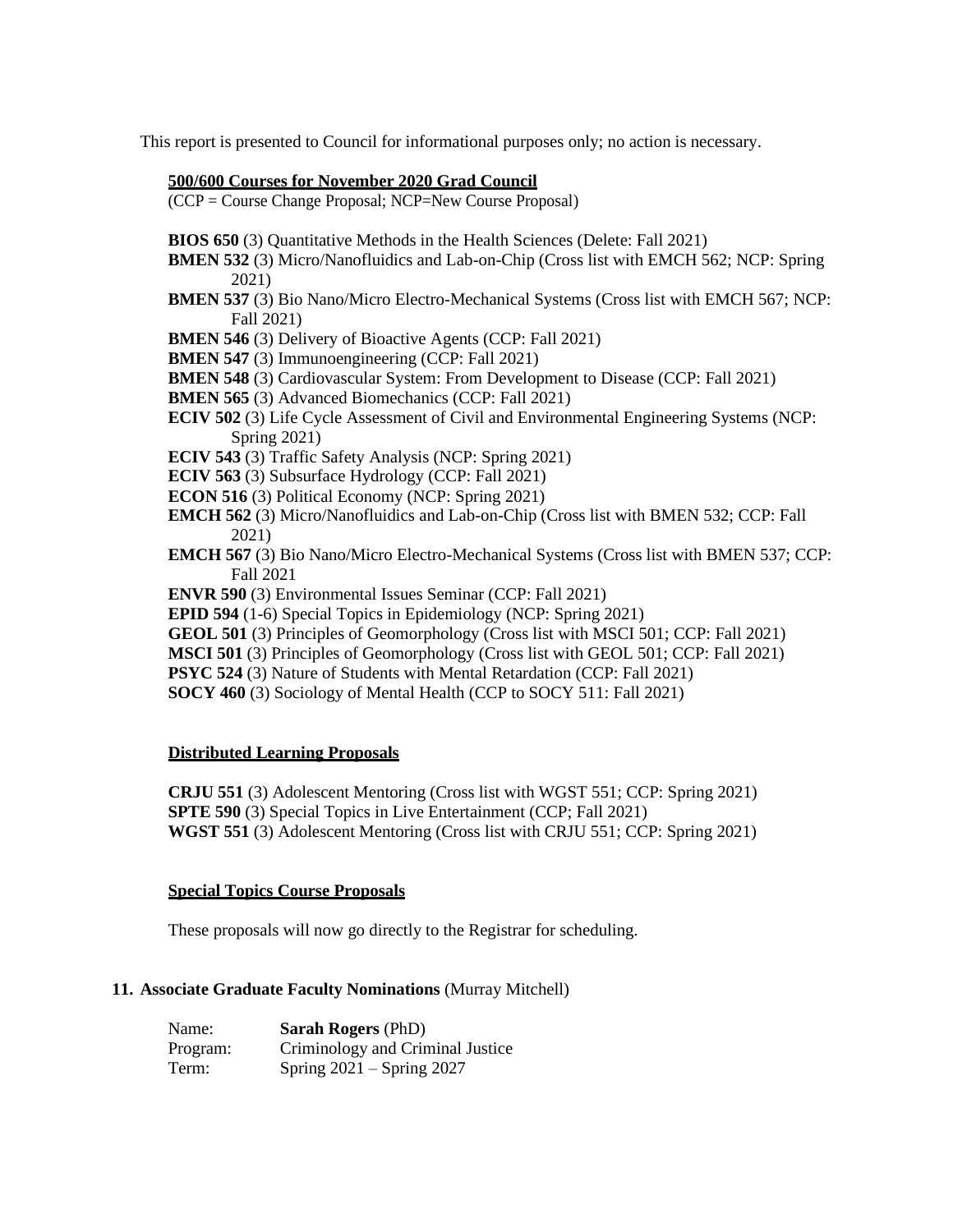# **12. Fellowships and Scholarships Committee** (Joanna Casey)

# **13. Report of Science, Math, and Related Professional Programs Committee** (Hippokratis Kiaris)

Below is a list of proposals reviewed by the Committee. Each curricular action can be viewed at this Public Agenda review site:

<https://www.sc.edu/programproposal/agenda/?id=93&code=GCO>

At this Public Agenda link, the individual proposals are not live-linked, but agenda items are listed in alphabetical order. To view the full proposals, GC members and Committee Chairs still need to go to the Committee Review site, and filter for "Committees", then for the "Committee" called "Added to Grad Council agenda."

- **BIOE Major / Degree Program,** Biomedical Engineering Overview and Admissions Pages in the Graduate Bulletin, Engineering and Computing, Change to Existing Program: Fall 2021
- **BIOS 751**, Health Data Systems, Public Health, Delete an Existing Course: Fall 2021
- **BIOS 752**, Vital Record and Health Survey Data Analysis, Public Health, Delete an Existing Course: Fall 2021
- **BIOS 798**, Public Health Practice, Public Health, Delete an Existing Course: Fall 2021
- **BIOS 805**, Categorical Data Analysis, Public Health, Delete an Existing Course: Fall 2021
- **BIOS 808**, Environmetrics, Public Health, Delete an Existing Course: Fall 2021
- **BIOS 809**, Environmetrics II, Public Health, Delete an Existing Course: Fall 2021
- **BMSC Major / Degree Program**, SOM Physician Assistant Program, Medicine, Change to Existing Program: Fall 2021
- **BMSC 783** (1) Physician Assistant Capstone Portfolio, Medicine, NCP: Spring 2021
- **ECIV 742** (3) Intermodal Freight Transport, Engineering and Computing, NCP: Spring 2021
- **ECIV 744** (3) Discrete Choice Analysis of Travel Demand, Engineering and Computing, NCP: Spring 2021
- **ECIV 746** (3) Flows in Transportation Networks, Engineering and Computing, NCP: Spring 2021
- **EXSC 723** (3) Genetics in Health Sciences, Engineering and Computing, NCP: Spring 2021
- **ITEC Major / Degree Program,** PhD in Informatics, Engineering and Computing, New Program: Spring 2021
- **NURS Academic Certificate,** Advanced Practice Nursing, Certificate, Nursing, Change to Existing Program: Fall 2021
- **NURS Academic Certificate,** Nursing Education, Certificate, Nursing, Change to Existing Program: Fall 2021
- **NURS Major / Degree Program,** Master of Science in Nursing Education, Nursing, New Program: Fall 2021
- **PHYT 851** (4) Clinical Experience in Physical Therapy II, Public Health, CCP: Fall 2021
- **ZZMD Major / Degree Program**, Master of Science in Genetic Counseling, Medicine, Change to Existing Program: Fall 2021
- **14. Report of the Humanities, Social Sciences, Education, and Related Professional Programs Committee** (Robin DiPietro)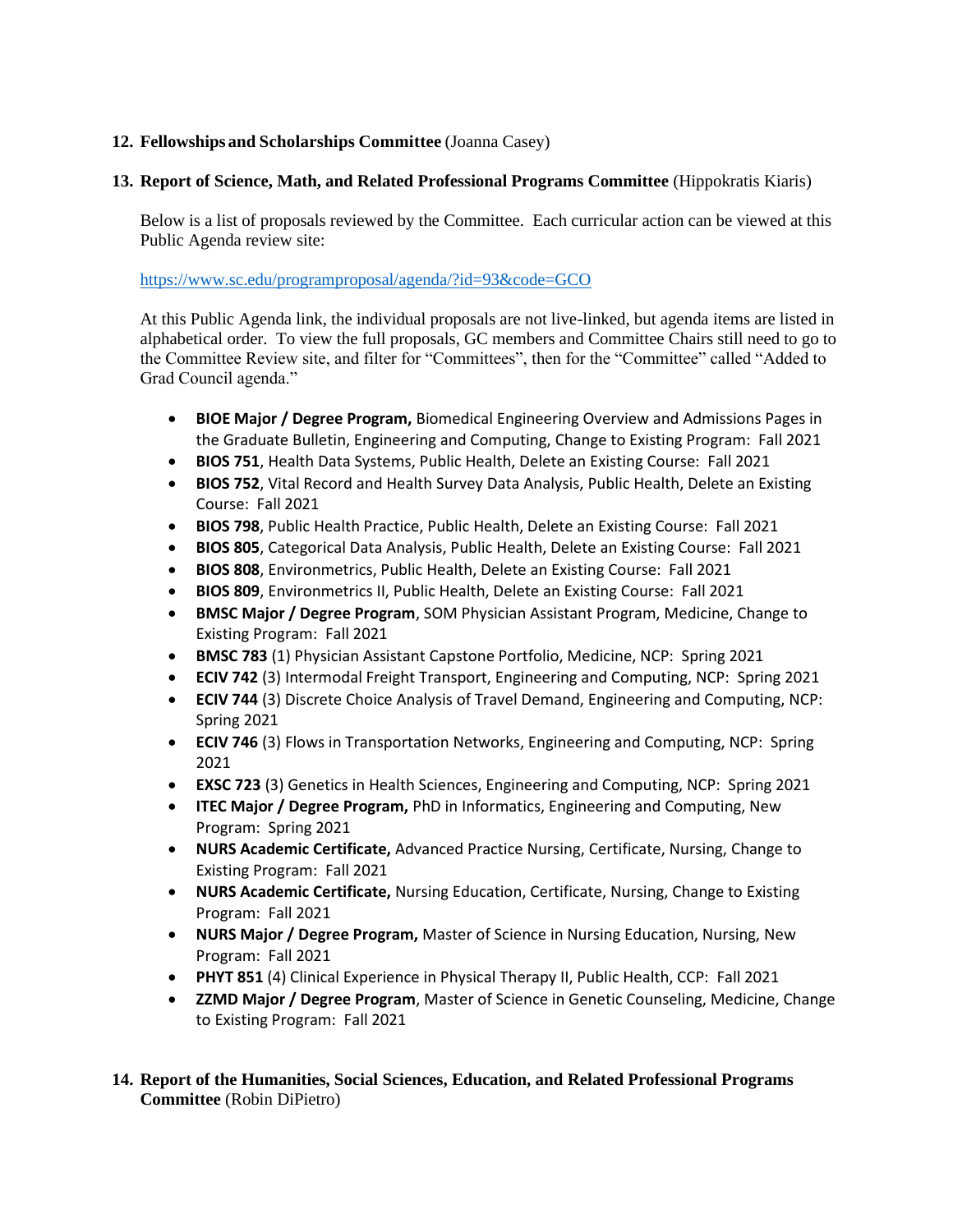Below is a list of proposals reviewed by the Committee. Each curricular action can be viewed at this Public Agenda review site:

## <https://www.sc.edu/programproposal/agenda/?id=93&code=GCO>

At this Public Agenda link, the individual proposals are not live-linked, but agenda items are listed in alphabetical order. To view the full proposals, GC members and Committee Chairs still need to go to the Committee Review site, and filter for "Committees", then for the "Committee" called "Added to Grad Council agenda."

- **ACCT 725** (3) Financial Accounting for Professional MBA Students, Business, NCP: Spring 2021
- **ACCT 726** (3) Managerial Accounting for Professional MBA Students, Business, NCP: Spring 2021
- **AFAM 798** (3) Advanced Topics in African American Studies, Arts and Sciences, NCP: Spring 2021
- **EDEX 716** (3) Functional Behavioral Assessment and Behavior Interventions, Education, CCP: Fall 2021
- **EDST Major / Degree Program**, Special Education, MEd, Education, Change to Existing Program: Fall 2021
- **EDST Major / Degree Program**, Educational Psychology and Research, Ph.D., Education, Change to Existing Program: Fall 2021
- **EDST Major / Degree Program**, MAT in Special Education, Education, Change to Existing Program: Fall 2021
- **HRTM Major / Degree Program**, Master's International Hospitality and Tourism Management, HRSM, Change to Existing Program: Fall 2021
- **INTE Major / Degree Program**, Language and Literacy, Ph.D., Education, Change to Existing Program: Fall 2021
- **INTE Major / Degree Program**, Teaching and Learning, Ph.D., Education, Change to Existing Program: Fall 2021
- **LANG Major / Degree Program**, Ph.D. in Spanish, Arts and Sciences, Change to Existing Program: Fall 2021
- **POLI Major / Degree Program**, Political Science Ph.D. Program**,** Arts and Sciences, Change to Existing Program: Fall 2021
- **PSYC Major / Degree Program**, Ph.D. in Psychology, Arts and Sciences, New Program: Fall 2021
- **SOWK Major / Degree Program**, Social Work, M.S.W., Social Work, Change to Existing Program: Fall 2021
- **SOWK 734**, Advanced Social Work Practice with Organizations and Communities: Community Social Work, Social Work, Delete an Existing Course: Fall 2021
- **SOWK 745**, Housing and Community Development, Social Work, Delete an Existing Course: Fall 2021
- **ZZBA Academic Certificate,** Graduate Certificate in Cybersecurity Management, Business, New Program: Fall 2021
- **ZZBA Dual Degree Program**, Combination in degree in Doctor of Pharmacy and Master of Business Administration (Pharm.D./MBA), Business, New Program: Fall 2021